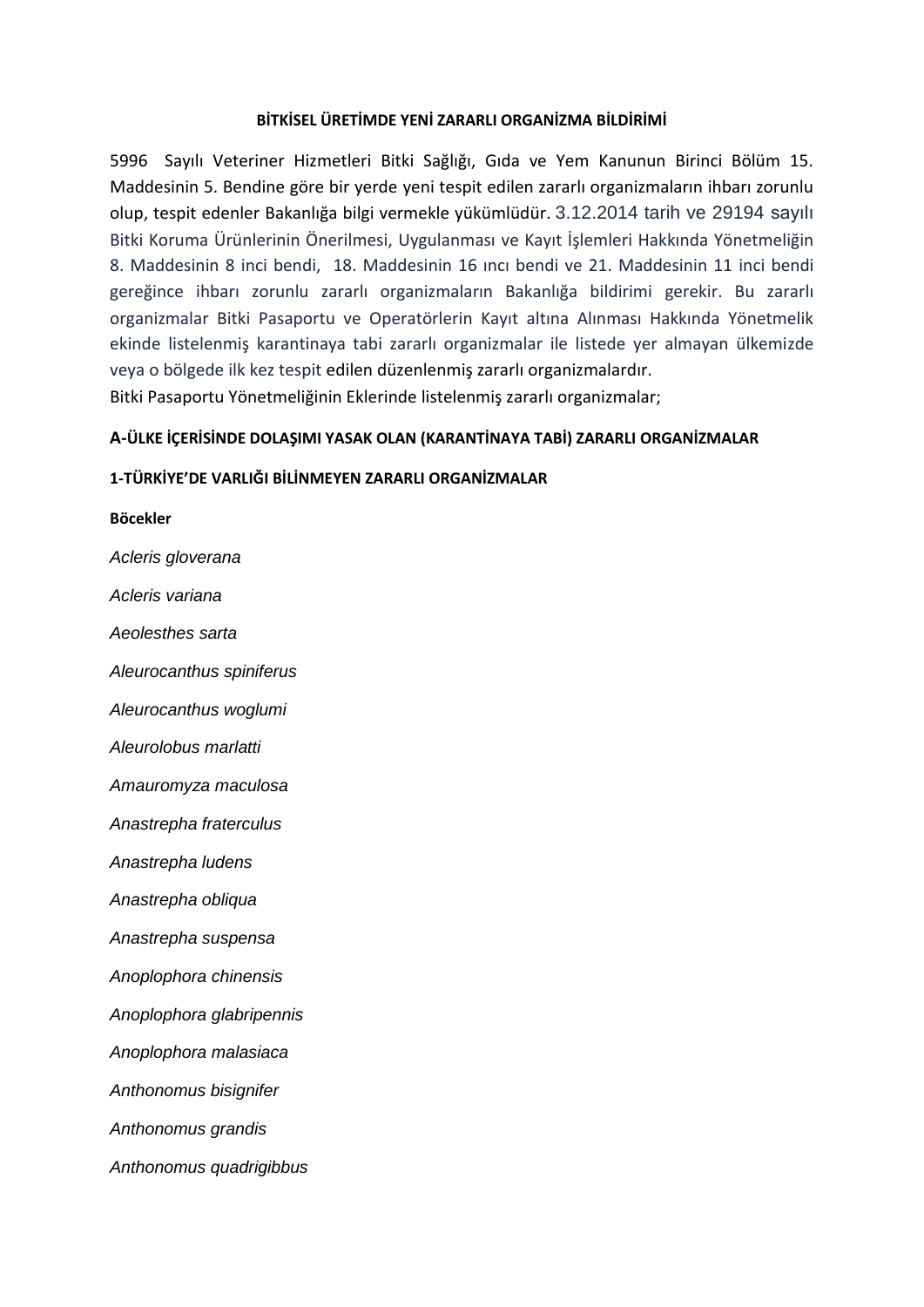*Anthonomus signatus*

*Arrhenodes minutus*

*Bactrocera cucumis*

*Bactrocera cucurbitae*

*Bactrocera minax*

*Bactrocera dorsalis*

*Bactrocera tryoni*

*Bactrocera tsuneonis*

*Blitopertha orientalis*

*Cacyreus marshalli*

*<sup>1</sup>Carneocephala fulgida*

*Carposina niponensis*

*Ceratitis rosa*

*Choristoneura spp.*

*Conotrachelus nenuphar*

*Cydia inopinata*

*Cydia packardi*

*Cydia prunivora*

*Dacus ciliatus*

*Dacus zonatus*

*Dendroctonus adjunctus*

*Dendroctonus brevicomis*

*Dendroctonus frontalis*

*Dendroctonus ponderosae*

*Dendroctonus pseudotsugae*

*Dendroctonus rufipennis*

*Dendrolimus sibiricus*

*Diabrotica balteata*

*Diabrotica barberi*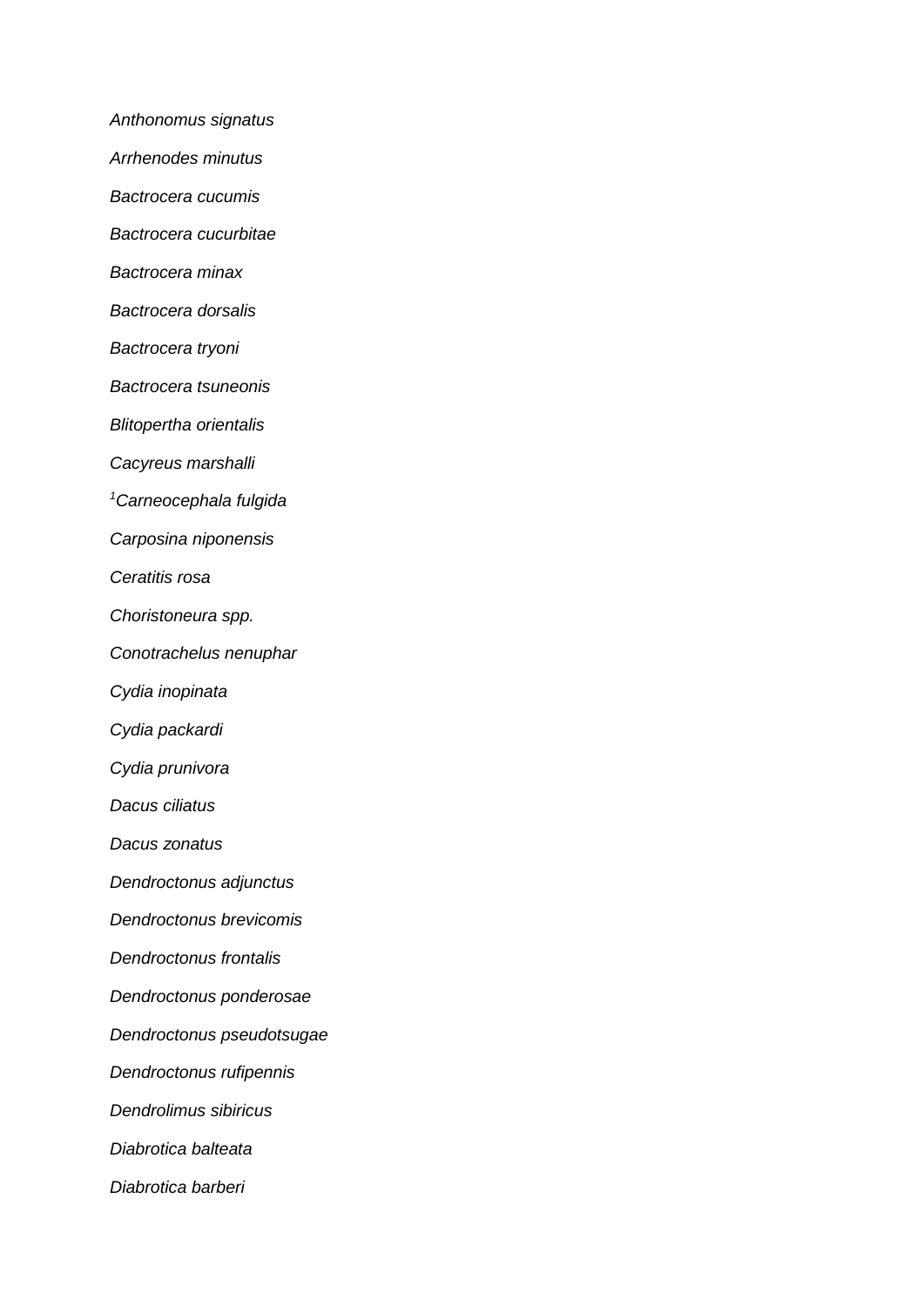*Diabrotica speciosa Diabrotica trivittata Diabrotica undecimpunctata Diabrotica virgifera <sup>2</sup>Diaphorina citri Diaprepes abbreviatus <sup>1</sup>Draeculacephala minerva Dryocoetes confusus Epichoristodes acerbella Epitrix cucumeris Epitrix similaris Epitrix tuberis Epochra canadensis Erythroneura comes Euphranta japonica Gnathotrichus sulcatus Gonipterus gibberus Gonipterus scutellatus <sup>1</sup>Graphocephala atropunctata Helicoverpa zea Heteronychus arator Hylurgopinus rufipes Ips calligraphus Ips cembrae Ips confusus Ips dublicatus Ips grandicollis Ips lecontei Ips paraconfusus*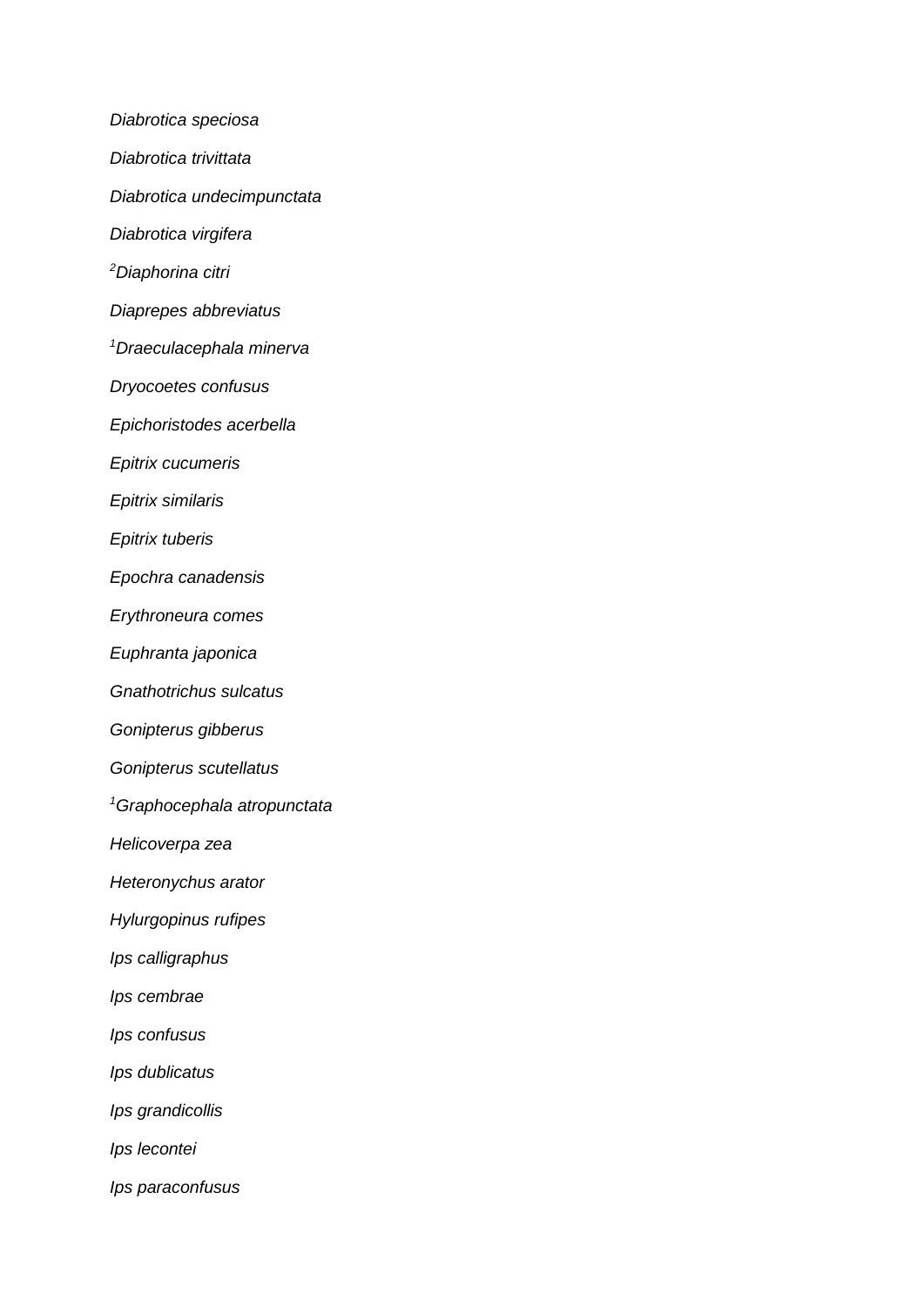*Ips plastographus*

*Ips pini*

*Iridomyrmex humilis*

*Jacobiasca lybica*

*Limonius californicus*

*Liriomyza sativae*

*Listronotus bonariensis*

*Maconellicoccus hirsutus*

*Malacosoma americanum*

*Malacosoma disstria*

*Margarodes prieskaensis*

*Margarodes vitis*

*Margarodes vredendalensis*

*Matsucoccus feytaudi*

*Melanotus communis*

*<sup>3</sup>Monochamus spp.*

*<sup>4</sup>Myndus crudus*

*Naupactus leucoloma*

*Nipaecoccus vastator*

*Numonia pyrivorella*

*Opogona sacchari*

*Orgyia pseudotsugata*

*Parasaissetia nigra*

*Pardalaspis cyanescens*

*Pardalaspis quinaria*

*Paysandisia archon*

*Pissodes nemorensis*

*Pissodes strobi*

*Pissodes terminalis*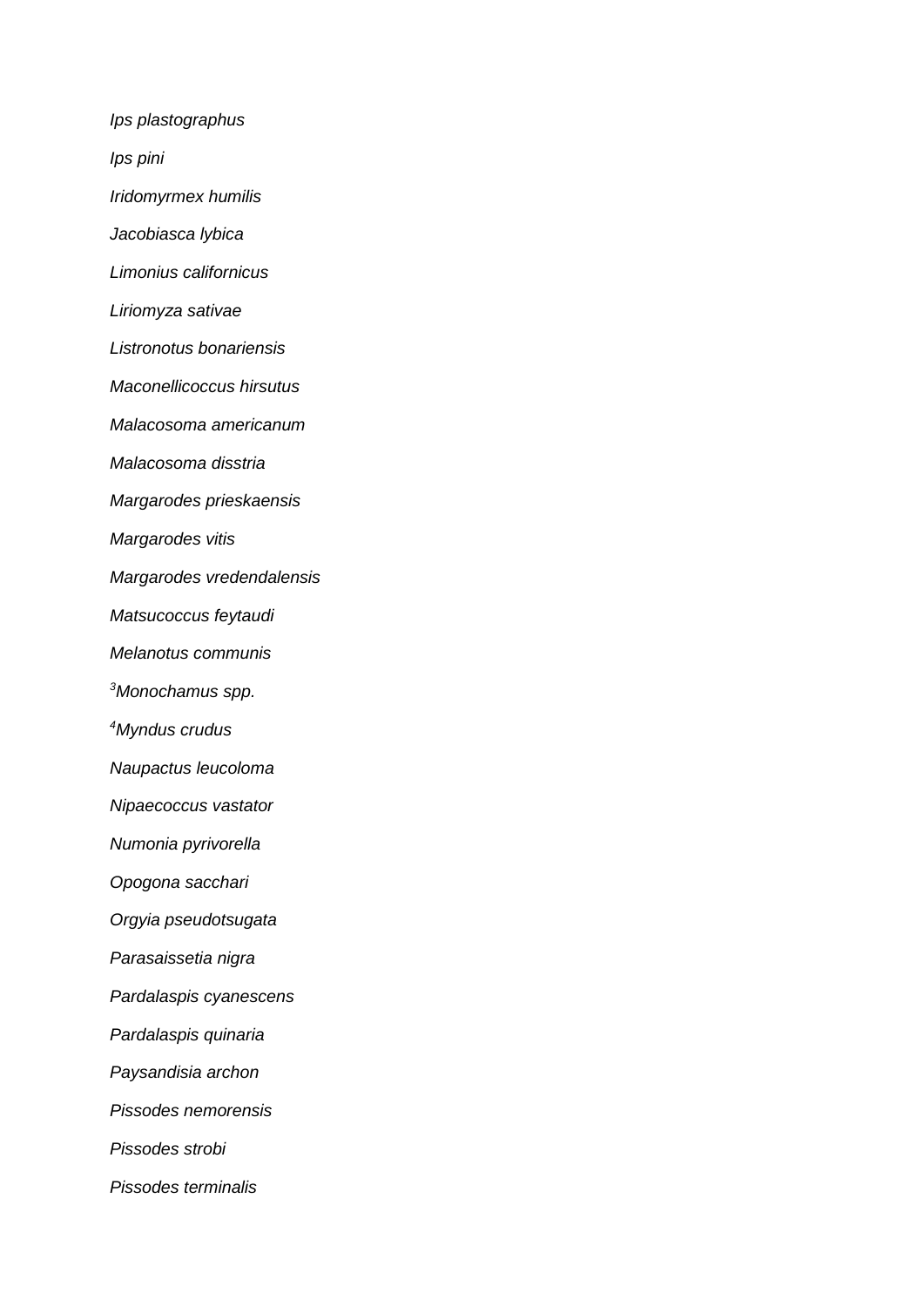*Popillia japonica Premnotrypes spp. Pristiphora abietina <sup>5</sup>Pseudopityophthorus minutissimus <sup>5</sup>Pseudopityophthorus pruinosus Rhagoletis cingulata Rhagoletis completa Rhagoletis fausta Rhagoletis indifferens Rhagoletis mendax Rhagoletis pomonella Rhagoletis suavis Rhagoletis ribicola Rhizoecus hibisci Rhynchophorus palmarum <sup>6</sup>Scaphoideus luteolus <sup>7</sup>Scaphoideus titanus <sup>8</sup>Scaphytopius acutus delongi Scirtothrips aurantii Scirtothrips citri Scirtothrips dorsalis Scolytus morawitzi Spodoptera eridania Spodoptera frugiperda Spodoptera litura Sternochetus mangiferae Tecia solanivora Tetropium gracilicorne Thrips palmi*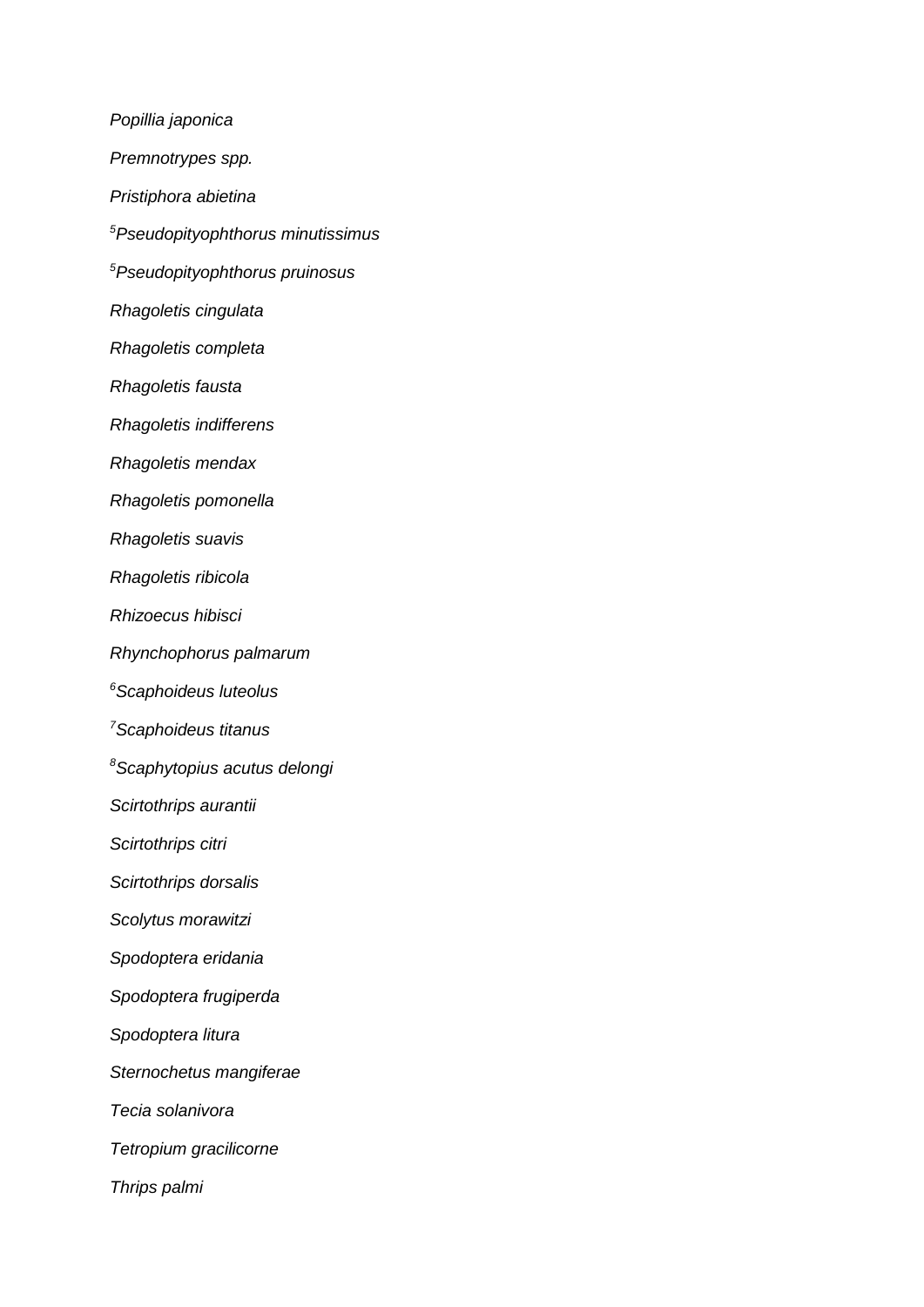*<sup>9</sup>Toxoptera citricida <sup>2</sup>Trioza erythreae Unaspis citri Unaspis yanonensis Xylotrechus altaicus* **Akarlar** *Aculops fuchsiae Oligonychus perditus* Nematodlar *Bursaphelenchus xylophilus Heterodera glycines Hirschmanniella spp. Longidorus diadecturus Nacobbus aberrans Xiphinema americanum Xiphinema bricolense Xiphinema californicum Xiphinema rivesi* **Prokaryotlar (bakteri ve fitoplazmalar)** *Phytoplasma ulmi Peach rosette phytoplasma Peach yellows phytoplasma Strawberry witches' broom phytoplasma Western X disease phytoplasma Xylella fastidiosa* **Funguslar** *Anisogramma anomala Apiosporina morbosa*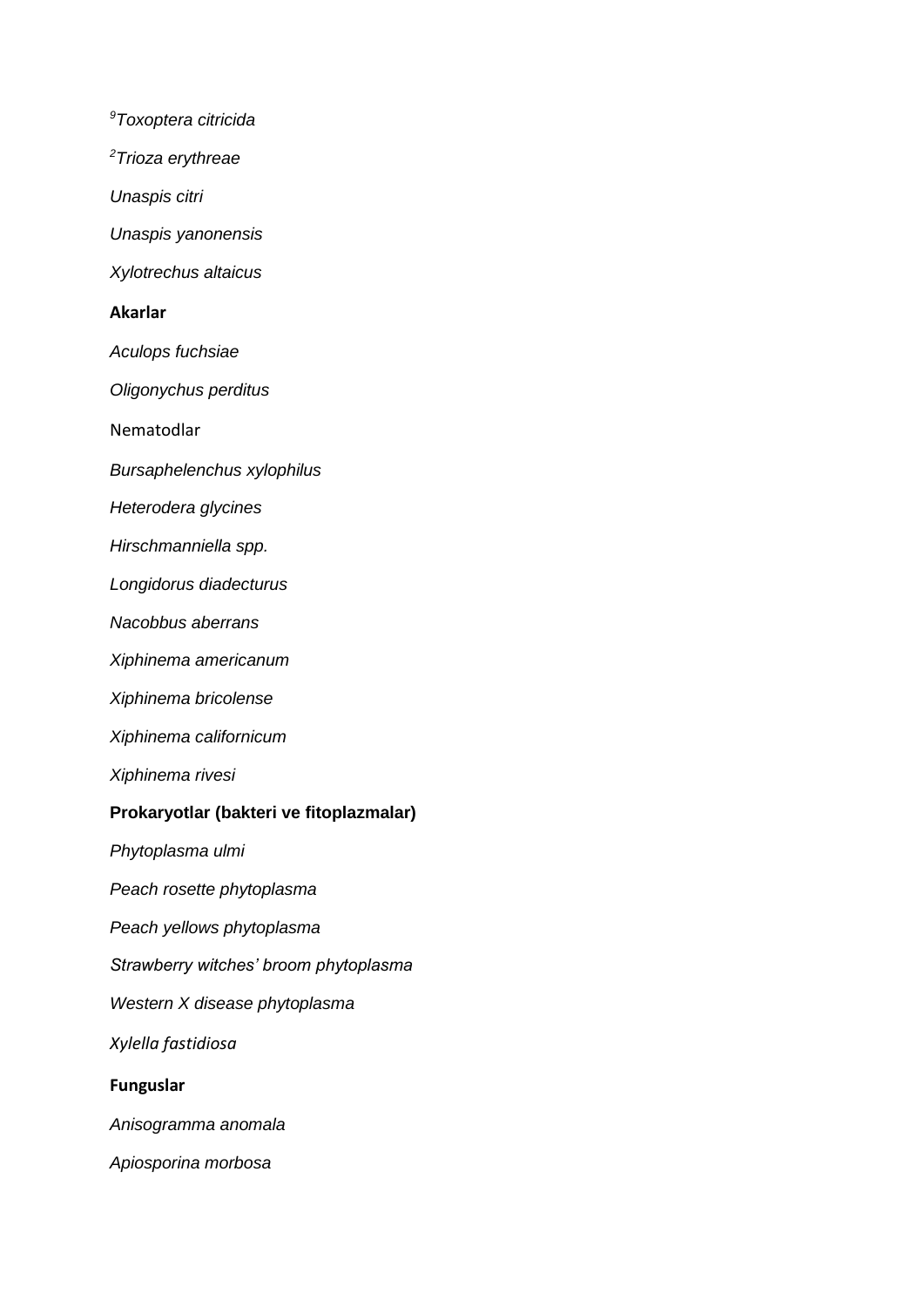*Chrysomyxa arctostaphyli*

- *Ceratocystis fagacearum*
- *Ceratocystis fimbriata f.sp.*
- *Cronartium spp.*
- *Endocronartium harknessii*
- *Glomerella gossypii*
- *Guignardia citricarpa*
- *Guignardia laricina (Saw.)*
- *Hypoxylon mammatum*
- *Melampsora farlowii*
- *Melampsora medusa*
- *Monilinia fructicola*
- *Mycosphaerella larici-leptolepis*
- *Mycosphaerella populorum*
- *Phellinus weirii*
- *Phoma andigena*
- *Phoma exiqua var. foveata*
- *Phyllosticta solitaria*
- *Phymatotrichopsis omnivora*
- *Phytophthora fragariae*
- *Phytophthora ramorum*
- *Septoria lycopersici var. malagutii*
- *Thecaphora solani*
- *Tilletia indica*
- *Venturia nashicola*

## **Virüsler, Virüs Benzeri Organizmalar ve Viroidler**

- *Andean potato latent tymovirus*
- *Andean potato mottle comovirus*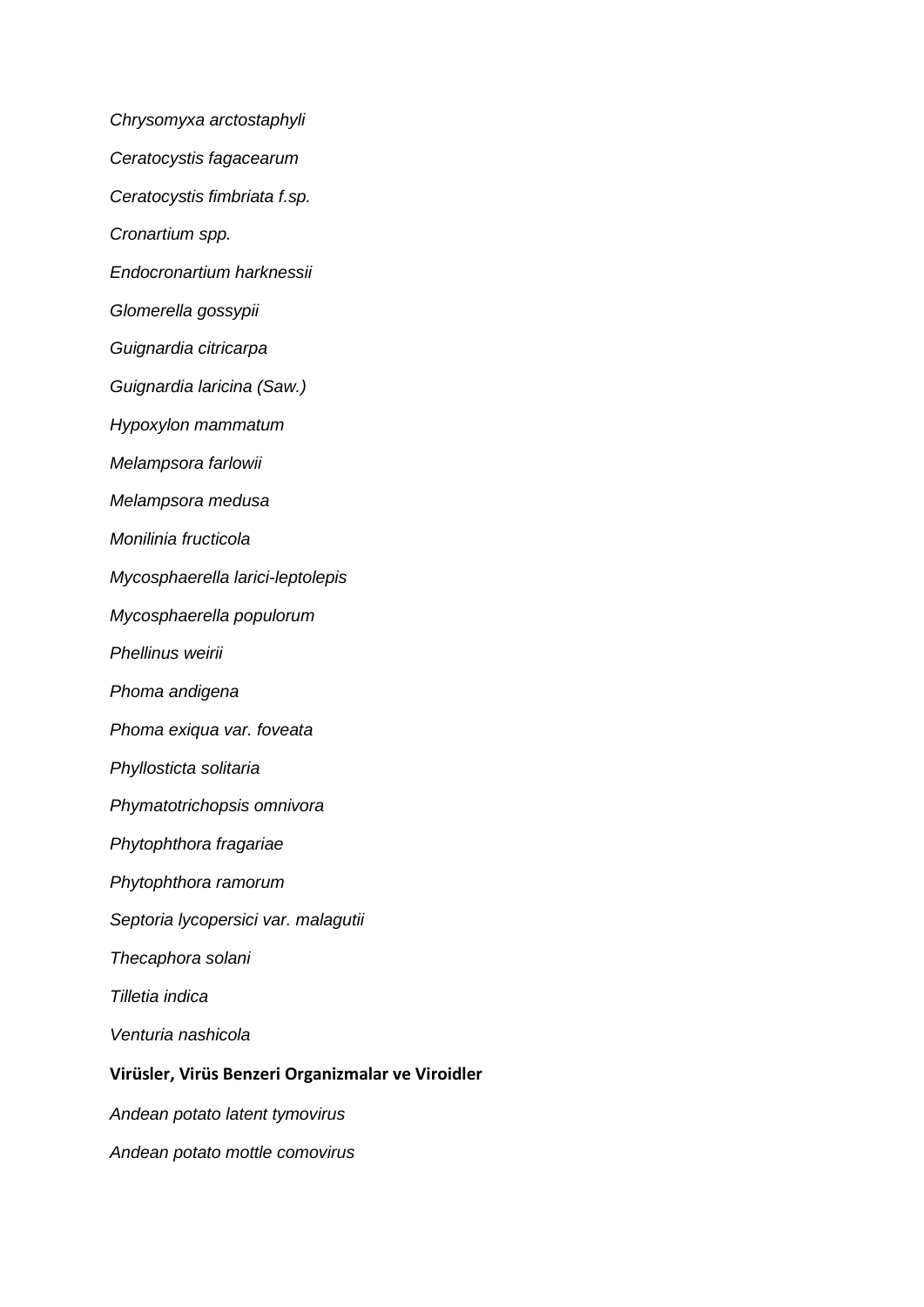*Arracacha B nepovirus Barley stripe mosaic hordeivirus Bean golden mosaic begomovirus Blueberry scorch carlavirus Cowpea mild mottle carlavirus Euphorbia mosaic begomovirus Impatiens necrotic spot tospovirus Lettuce infectious yellows crinivirus Pepper mild tigré begomovirus Potato black ringspot nepovirus Potato T trichovirus Potato V potyvirus (Avrupa kökenli olmayan izolatları) Potato yellow dwarf nuchleorhabdovirus Potato yellow vein crinivirus Potato yellowing alfamovirus Squash leaf curl begomovirus Tobacco ringspot nepovirus Tomato mottle begomovirus Watermelon silver mottle tospovirus* Cydonia Mill. (ayva), Malus Mill (elma), Fragaria L. (çilek), Prunus L. (taş çekirdekli meyveler), Pyrus L.(armut), Ribes L.(frenk üzümü), Rubus L. (ahududu) ve Vitis L. (asma)'in *aşağıda* belirtilen virüsleri: *a)American plum line pattern ilarvirus b)Blueberry leaf mottle nepovirus c)Cherry necrotic rusty mottle disease ç)Cherry rasp leaf nepovirus d)Peach latent mosaic pelamoviroid e)Peach mosaic trichovirus*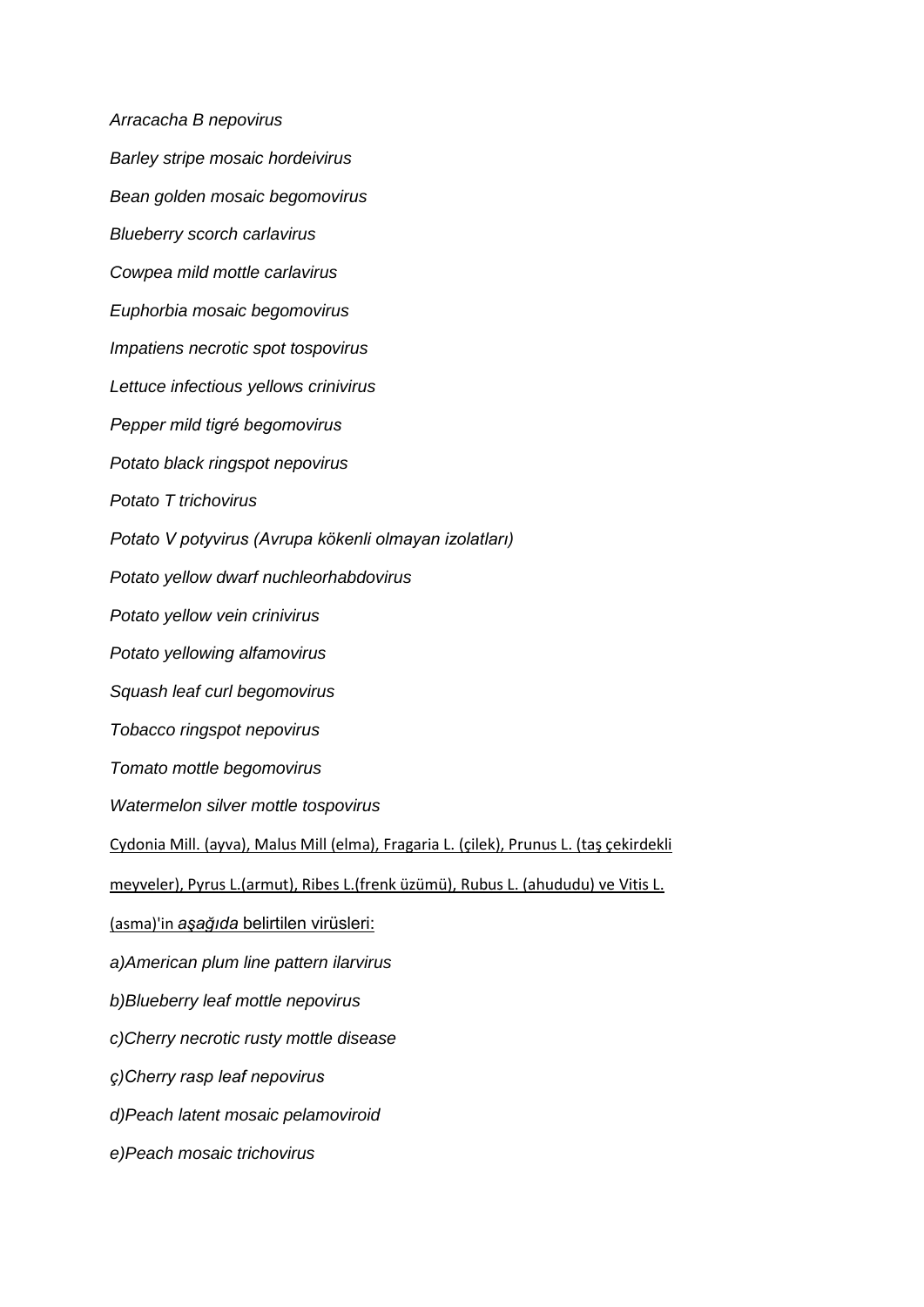*f)Peach rosette mosaic nepovirus*

*g)Raspberry leaf curl luteovirus*

*ğ)Strawberry latent C rhabdovirus*

*h)Strawberry vein banding caulimovirus*

*ı)Cydonia Mill. (ayva), Malus Mill (elma), Fragaria L. (çilek), Prunus L. (taş çekirdekli meyveler), Pyrus L.(armut), Ribes L.(frenk üzümü), Rubus L. (ahududu) ve Vitis L.*

*(asma)'in* Avrupa kökenli olmayan virüsleri ve virüs benzeri organizmaları

## **Yabancı otlar**

*Arceuthobium spp.*

*Eichhornia crassipes*

## **Vektörler**

*<sup>1</sup>Xylella fastidiosa'nın vektörü*

*<sup>2</sup> Liberobacter africanum and L. asiaticum (Citrus greening bacterium)''un vektörü*

*<sup>3</sup>Bursaphelenchus xylophilus'un vektörü*

*4* Palm lethal yellowing phytoplasma'nın vektörü

*<sup>5</sup> Ceratocystis fagacearum'un vektörü*

*<sup>6</sup>Phytoplasma ulmi'nin vektörü*

*<sup>7</sup> Grapevine flavescence doree'nin vektörü*

*<sup>8</sup> Virüs ve virüs benzerleri ve fitoplazma vektörü*

*<sup>9</sup> Aynı zamanda virüs vektörü*

#### **2-TÜRKİYE'DE SINIRLI OLARAK BULUNAN ZARARLI ORGANİZMALAR**

## **Böcekler**

*Bemicia tabaci*

*Cacoecimorpha pronubana*

*Ceratitis capitata*

*Chrysomphalus aonidum*

*Dendroctonus micans*

*Frankliniella occidentalis*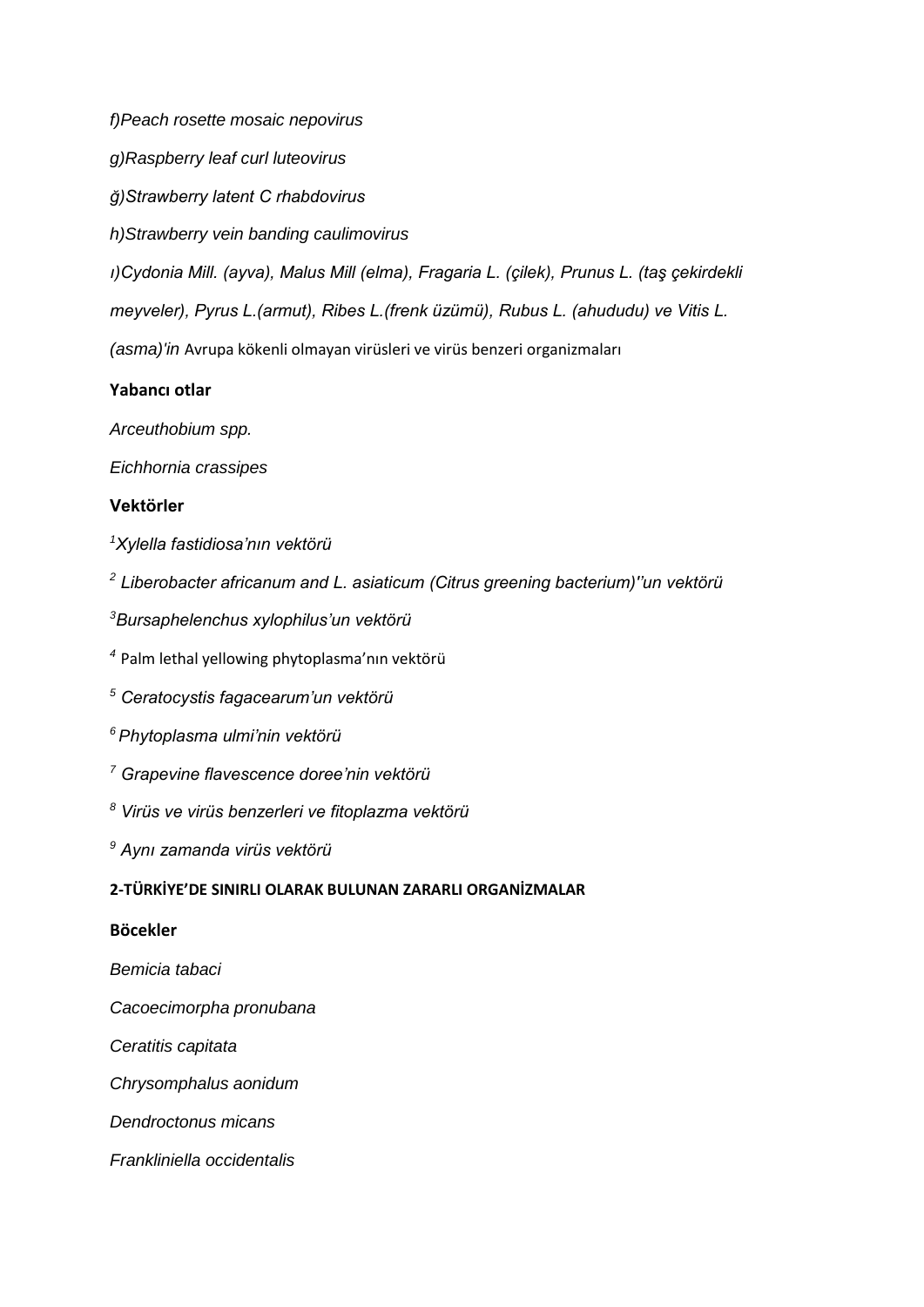*Helicoverpa armigera*

*Ips acuminatus*

*Ips curvidens*

*Ips sexdentatus*

*Ips typographus*

*Liriomyza bryoniae*

*Liriomyza huidobrensis*

*Liriomyza trifolii*

*Lopholeucaspis japonica*

*Lymantria monacha*

*Pissodes castaneus*

*Pammene fasciana*

*Quadraspidiotus perniciosus*

*Spodoptera littoralis*

*Tuta absoluta*

**Akarlar**

*Eutetranychus orientalis*

*Phytonemus pallidus*

#### **Nematodlar**

*Aphelenchoides besseyi*

*Aphelenchoides fragariae*

*Globodera pallida*

*Globodera rostochiensis*

*Heterodera fici*

*Meloidogyne spp.*

*Prokaryotlar (bakteri ve fitoplazmalar)*

*Clavibacter michiganensis subsp. sepedonicus*

*Ralstonia solanacearum*